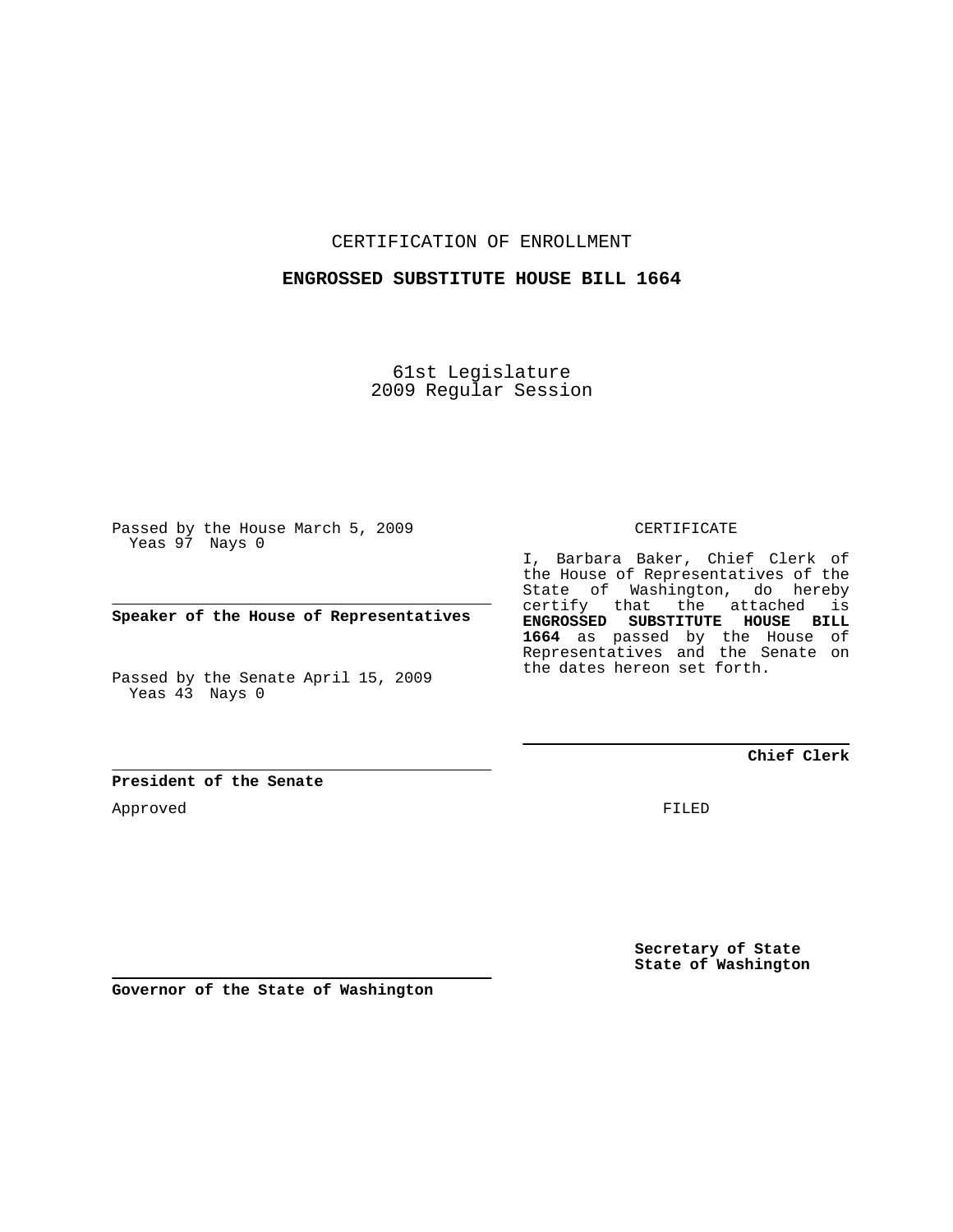## **ENGROSSED SUBSTITUTE HOUSE BILL 1664** \_\_\_\_\_\_\_\_\_\_\_\_\_\_\_\_\_\_\_\_\_\_\_\_\_\_\_\_\_\_\_\_\_\_\_\_\_\_\_\_\_\_\_\_\_

\_\_\_\_\_\_\_\_\_\_\_\_\_\_\_\_\_\_\_\_\_\_\_\_\_\_\_\_\_\_\_\_\_\_\_\_\_\_\_\_\_\_\_\_\_

Passed Legislature - 2009 Regular Session

## **State of Washington 61st Legislature 2009 Regular Session**

**By** House Commerce & Labor (originally sponsored by Representatives Wood, Conway, Hinkle, and Ormsby)

READ FIRST TIME 02/20/09.

 1 AN ACT Relating to termination, cancellation, or nonrenewal of 2 motorsports manufacturer and dealer franchise agreements; and amending 3 RCW 46.93.080.

4 BE IT ENACTED BY THE LEGISLATURE OF THE STATE OF WASHINGTON:

 5 **Sec. 1.** RCW 46.93.080 and 2003 c 354 s 8 are each amended to read 6 as follows:

 7 (1) Upon the termination, cancellation, or nonrenewal of a 8 franchise ((by the manufacturer under this chapter)), the manufacturer 9 shall pay the dealer, at a minimum:

10 (a) Dealer cost, less all allowances paid or credited to the dealer 11 by the manufacturer, of unused, undamaged, and unsold new motorsports 12 vehicles in the dealer's inventory that were acquired from the 13 manufacturer or another dealer of the same line make in the ordinary 14 course of business;

15 (b) Dealer cost for all unused, undamaged, and unsold supplies, 16 parts, and accessories in original packaging, except that in the case 17 of sheet metal, a comparable substitute for original packaging may be 18 used, if the supply, part, or accessory was acquired from the 19 manufacturer or from another dealer ceasing operations as a part of the